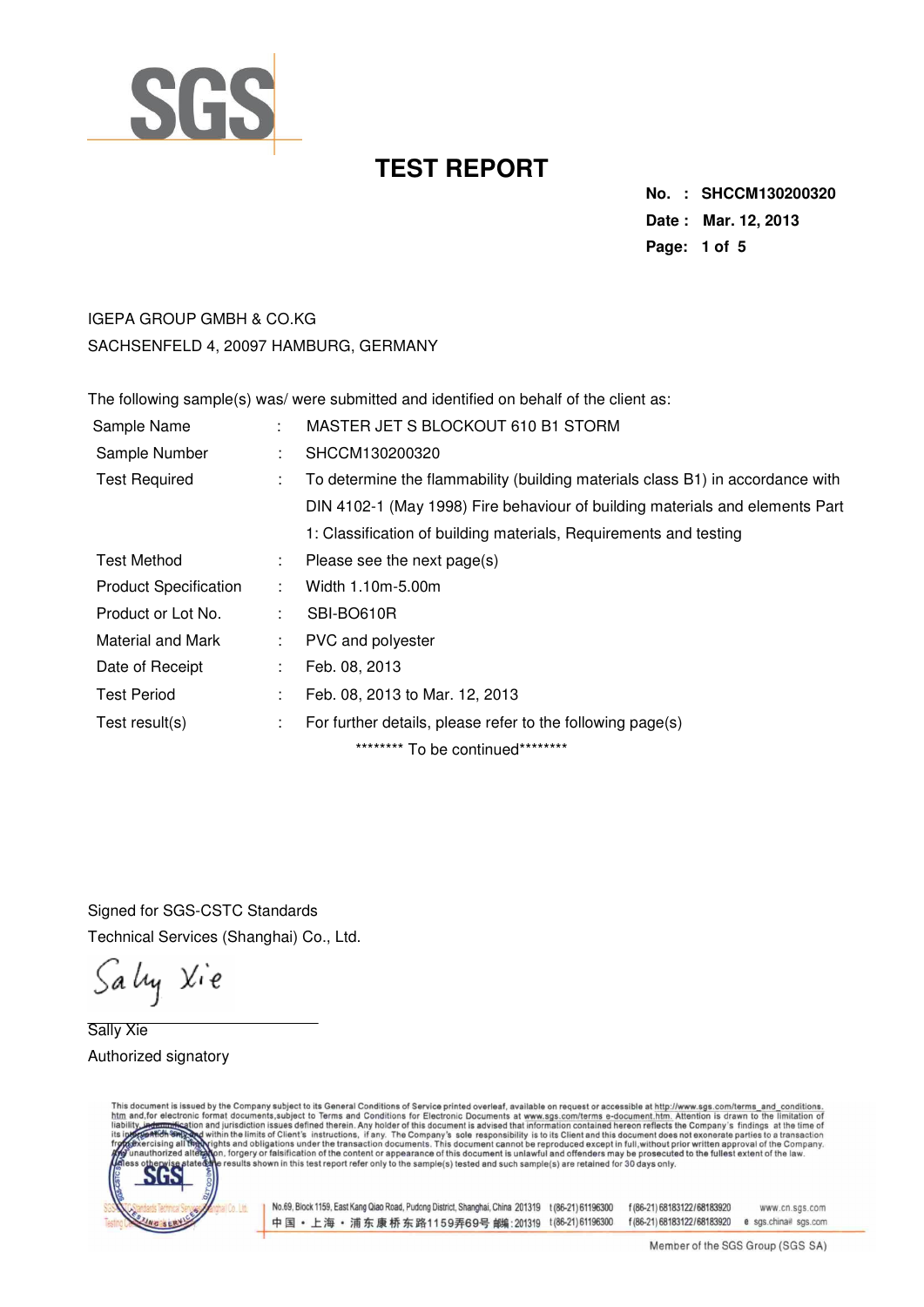

**No. : SHCCM130200320 Date : Mar. 12, 2013 Page: 2 of 5** 

#### I. Test conducted

This test was conducted as per DIN 4102-15:1990, DIN 4102-16:1998 and DIN 4102-1:1998 Clause 6.2. Classification in according to DIN 4102-1 (May 1998) Clause 6.1-Class B1 materials

II. Sample details

| Color / Density | White / $623g/m^2$                             |
|-----------------|------------------------------------------------|
| Size of sample  | 1000 mm $\times$ 190 mm, 230 mm $\times$ 90 mm |

#### **Conditioning**

Prior to testing, the sample was conditioned at least 14 days to constant mass at a temperature of 23  $\pm$  2 °C, and a relative humidity of  $50 \pm 6$  %.

- III. Test results
- 1) "Brandschacht" Test according to DIN 4102-15 &16

Exposed surface: The Front Face

| Results of "Brandschacht" Test (part 1) |                                                          |       |                     |   |   |   |  |
|-----------------------------------------|----------------------------------------------------------|-------|---------------------|---|---|---|--|
| Line                                    |                                                          |       | Test assemblies No. |   |   |   |  |
| No.                                     |                                                          | Unit  | A                   | B | C | D |  |
|                                         | Specimen fixings according to DIN 4102 part<br>15, table |       |                     |   |   |   |  |
| $\overline{2}$                          | Max. flame height above lower sample edge;               | cm    | 40                  |   |   |   |  |
| 3                                       | Time $1$                                                 | min:s | 0:17                |   |   |   |  |
|                                         | Melting/burning through                                  |       |                     |   |   |   |  |
| 4                                       | Time $1)$                                                | min:s | 0:13                |   |   |   |  |
|                                         | <b>Back of specimen</b>                                  |       |                     |   |   |   |  |
| 5                                       | Flaming/glowing, Time $1$                                | min:s | 0:13                |   |   |   |  |
| 6                                       | Discolouring, Time <sup>1)</sup>                         | min:s | 0:12                |   |   |   |  |
|                                         | <b>Burning droplets</b>                                  |       | <b>NO</b>           |   |   |   |  |
| 7                                       | Begin <sup>1)</sup>                                      | min:s |                     |   |   |   |  |
|                                         | Amount                                                   |       |                     |   |   |   |  |
| 8                                       | Specimen material falling off in separate<br>droplets    |       |                     |   |   |   |  |
| 9                                       | Specimen material falling off continuously               |       |                     |   |   |   |  |

\*\*\*\*\*\*\*\*\* To be continued\*\*\*\*\*\*\*\*\*

This document is issued by the Company subject to its General Conditions of Service printed overleaf, available on request or accessible at http://www.sgs.com/terms\_and\_conditions.<br>htm\_and,for\_electronic format\_documents,s



No.69, Block 1159, East Kang Qiao Road, Pudong District, Shanghai, China 201319 t (86-21) 61196300 f (86-21) 68183122/68183920 中国·上海·浦东康桥东路1159弄69号 邮编:201319 t(86-21)61196300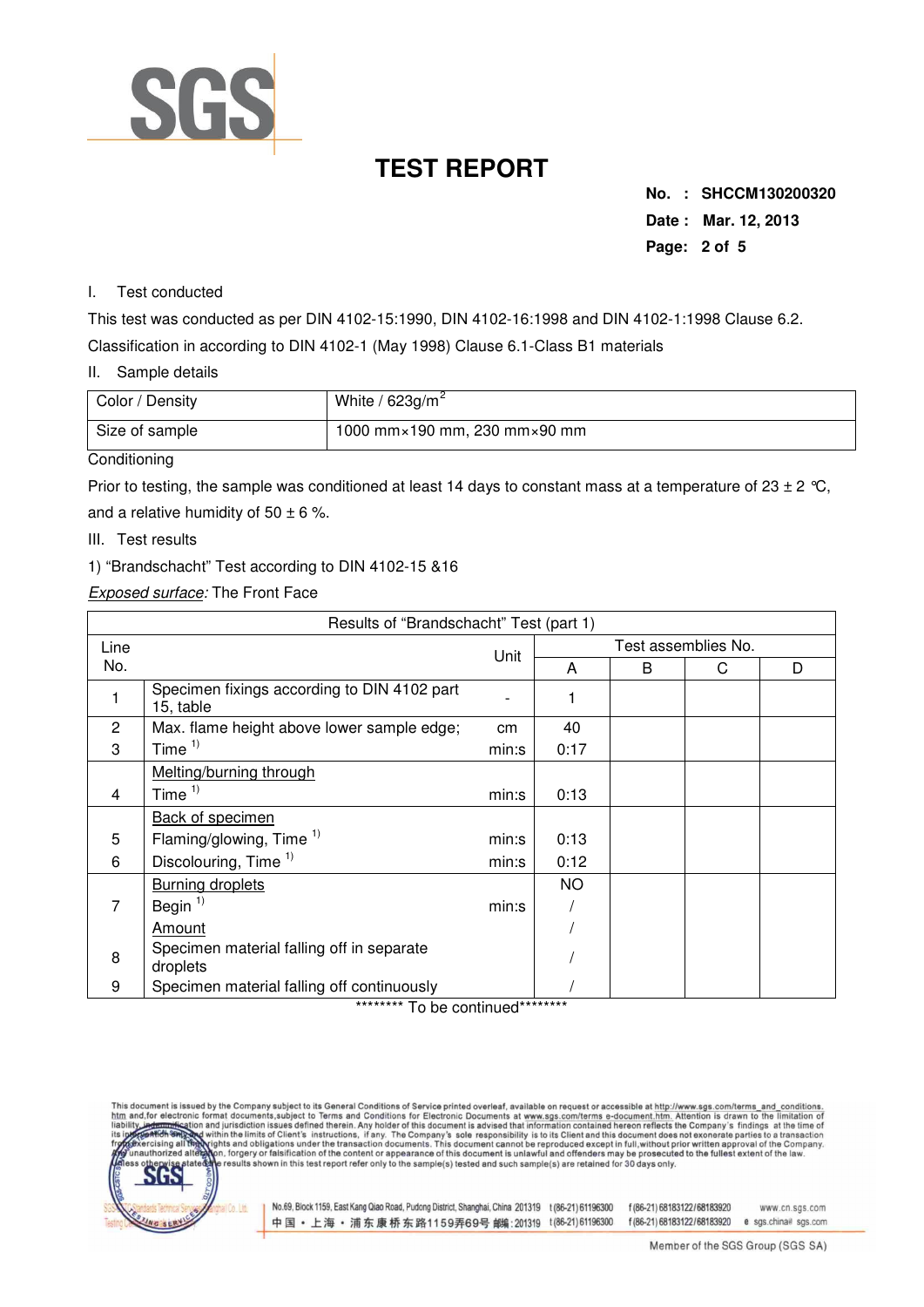

**No. : SHCCM130200320 Date : Mar. 12, 2013 Page: 3 of 5** 

| Results of "Brandschacht" Test (part 2) |                                                         |       |                     |   |   |   |  |  |
|-----------------------------------------|---------------------------------------------------------|-------|---------------------|---|---|---|--|--|
| Line                                    | Unit                                                    |       | Test assemblies No. |   |   |   |  |  |
| No.                                     |                                                         |       | A                   | B | C | D |  |  |
|                                         | <b>Burning parts</b>                                    |       | $\overline{NO}$     |   |   |   |  |  |
| 10                                      | Begin $1$                                               | min:s | /                   |   |   |   |  |  |
| 11                                      | Parts of sample falling off separately                  |       | T                   |   |   |   |  |  |
| 12                                      | Parts of sample falling off continuously                |       |                     |   |   |   |  |  |
| 13                                      | Duration of continued combustion on mesh                | min:s | <b>NO</b>           |   |   |   |  |  |
|                                         | base (max.)                                             |       |                     |   |   |   |  |  |
|                                         | Burner flame impairment by dripping/falling             |       | <b>NO</b>           |   |   |   |  |  |
|                                         | material                                                |       |                     |   |   |   |  |  |
| 14                                      | Time $1)$                                               | min:s |                     |   |   |   |  |  |
|                                         | Premature ending of test                                |       |                     |   |   |   |  |  |
| 15                                      | End of burning at specimen <sup>1)</sup>                | min:s |                     |   |   |   |  |  |
| 16                                      | Time when test terminated (if applicable) <sup>1)</sup> | min:s |                     |   |   |   |  |  |
|                                         | Burning after end of test                               |       | N <sub>O</sub>      |   |   |   |  |  |
| 17                                      | Duration                                                | min:s |                     |   |   |   |  |  |
| 18                                      | Number of specimens                                     |       |                     |   |   |   |  |  |
| 19                                      | Front of specimen                                       |       |                     |   |   |   |  |  |
| 20                                      | Back of specimen                                        |       |                     |   |   |   |  |  |
| 21                                      | Height of flame                                         | cm    |                     |   |   |   |  |  |
|                                         | Glowing after end of test                               |       | <b>NO</b>           |   |   |   |  |  |
| 22                                      | Duration                                                | min:s |                     |   |   |   |  |  |
| 23                                      | Number of specimens                                     |       |                     |   |   |   |  |  |
| 24                                      | Front of specimen                                       |       |                     |   |   |   |  |  |
| 25                                      | Back of specimen                                        |       |                     |   |   |   |  |  |
| 26                                      | Top half of specimen                                    |       |                     |   |   |   |  |  |
| 27                                      | Bottom half of specimen                                 |       |                     |   |   |   |  |  |

\*\*\*\*\*\*\*\*\* To be continued\*\*\*\*\*\*\*\*\*

This document is issued by the Company subject to its General Conditions of Service printed overleaf, available on request or accessible at http://www.sgs.com/terms\_and\_conditions.<br>htm\_and,for electronic format documents,s



No.69, Block 1159, East Kang Qiao Road, Pudong District, Shanghai, China 201319 t (86-21) 61196300 f (86-21) 68183122/68183920 中国·上海·浦东康桥东路1159弄69号 邮(201319 t(86-21)61196300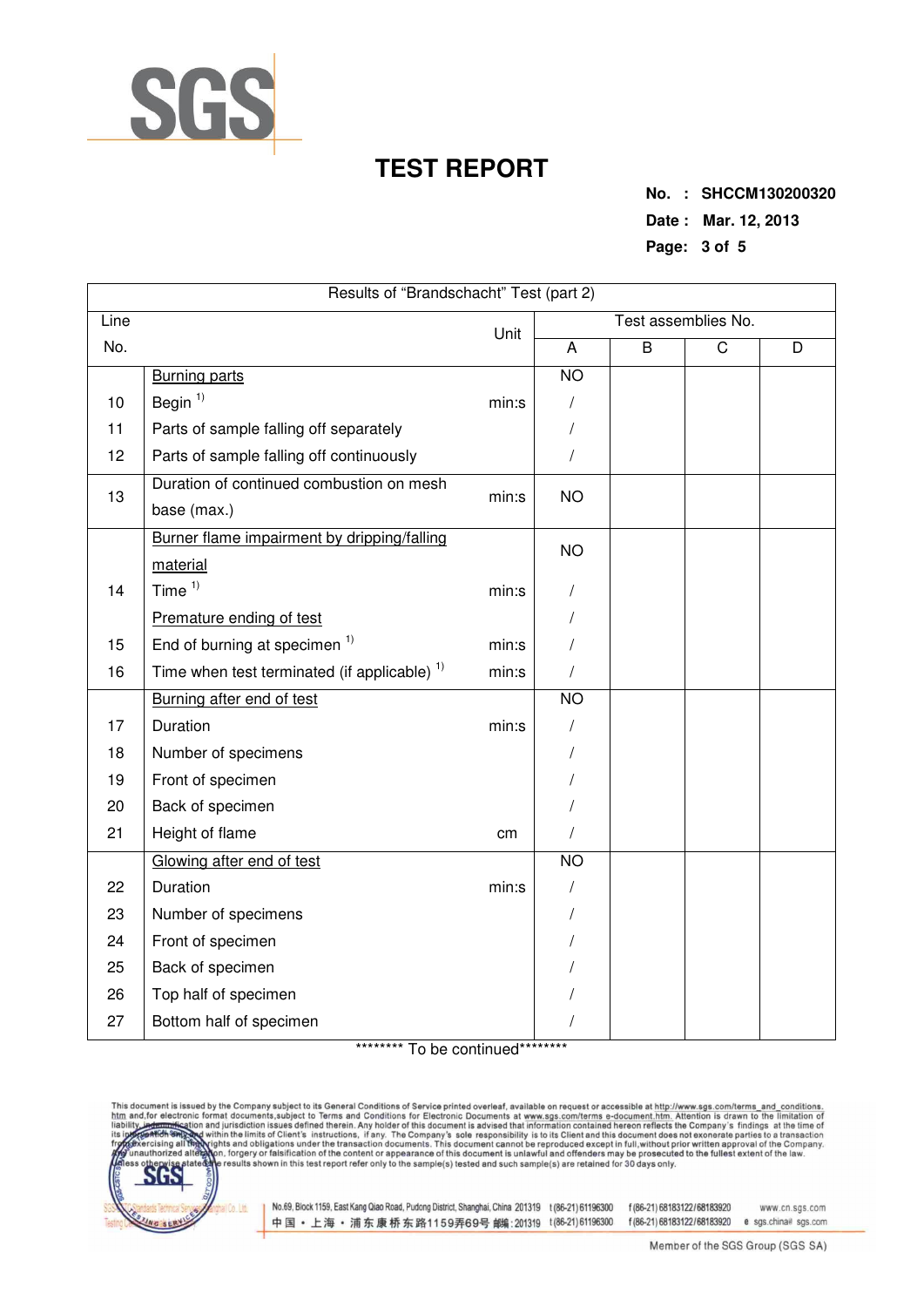

**No. : SHCCM130200320 Date : Mar. 12, 2013 Page: 4 of 5** 

| Results of "Brandschacht" Test (part 3) |                               |                 |       |                     |   |  |   |  |   |  |
|-----------------------------------------|-------------------------------|-----------------|-------|---------------------|---|--|---|--|---|--|
| Lin                                     |                               |                 |       | Test assemblies No. |   |  |   |  |   |  |
| e                                       | Unit                          |                 | A     |                     | B |  | C |  | D |  |
| No.                                     |                               |                 |       |                     |   |  |   |  |   |  |
|                                         | Residual length               |                 |       |                     |   |  |   |  |   |  |
| 28<br>Single results                    |                               | cm              | 67    | 66                  |   |  |   |  |   |  |
|                                         |                               |                 | 65    | 66                  |   |  |   |  |   |  |
| 29                                      | Average of the single results | cm              | 66    |                     |   |  |   |  |   |  |
|                                         | Smoke temperature             |                 |       |                     |   |  |   |  |   |  |
| 30                                      | Max. of average               | $\rm ^{\circ}C$ | 131   |                     |   |  |   |  |   |  |
| 31                                      | Time $1$                      | min:s           | 10:00 |                     |   |  |   |  |   |  |

Note:  $\frac{1}{1}$  time from start of testing

2) Normal Flammability Test according to DIN 4102-1 Clause 6.2

Flame application:  $[\sqrt{}]$  bottom edge ignition,  $[\n]$  surface ignition

| Specimen No.                                     |        | 2  | З  | 4   | 5  |  |  |
|--------------------------------------------------|--------|----|----|-----|----|--|--|
| Reaching the measuring mark within 20<br>seconds | No     | No | No | No  | No |  |  |
| Self extinguishing of the flame (s)              | 15     | 15 | 15 | 15  | 15 |  |  |
| Max. flame height (cm)                           | 7      | 6  | 6  | 7   | 8  |  |  |
| End of afterflaming (s)                          | 15     | 15 | 15 | 15  | 15 |  |  |
| End of afterglowing (s)                          | 15     | 15 | 15 | 15  | 15 |  |  |
| Molten dripping                                  | No     | No | No | No. | No |  |  |
| Smoke developments (visual impression)           | Slight |    |    |     |    |  |  |

All timings are from start of testing

\*\*\*\*\*\*\*\*\* To be continued\*\*\*\*\*\*\*\*\*

s document is issued by the Company subject to its General Conditions of Service printed overleaf, available on request or accessible at http://www.sgs.com/terms\_and\_conditions.<br>and,for electronic format documents,subject htm liabilit



No.69, Block 1159, East Kang Qiao Road, Pudong District, Shanghai, China 201319 t (86-21) 61196300 f (86-21) 68183122/68183920 中国·上海·浦东康桥东路1159弄69号 邮编:201319 t(86-21)61196300